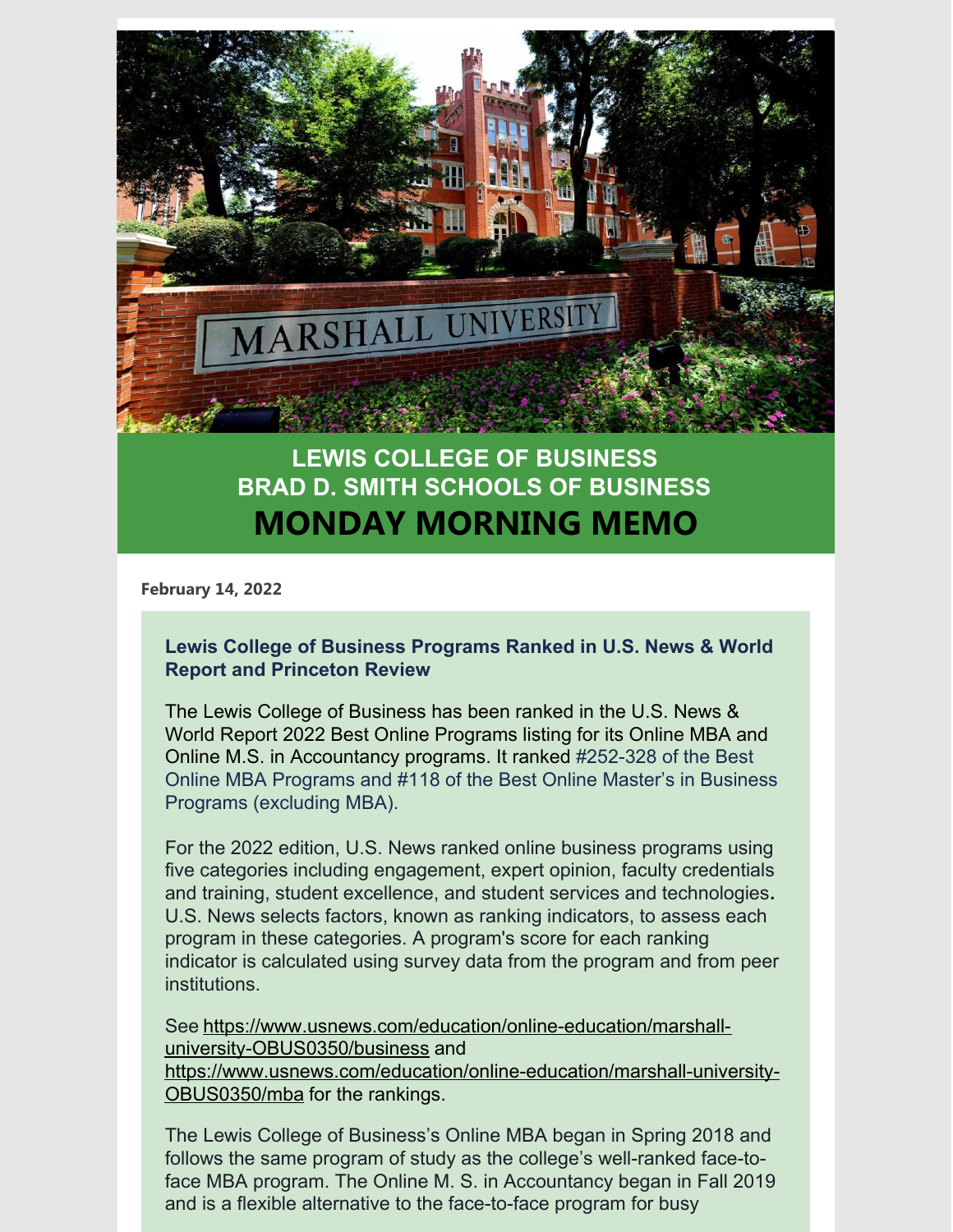professionals and for out-of-state students.

Princeton Review has ranked Marshall University's Lewis College of Business as one of 241 on-campus MBA programs for their 2022 Best Business Schools listing. The best on-campus MBA list is based on a combination of institutional and student survey data, including career outcomes, admissions selectivity, and academic rigor, among others.

See https://www.princetonreview.com/business/marshall-university-lewiscollege-business-1036166?ceid=best-business for the Marshall listing.





## **Marshall Programs Approved by the Board of Governors**

This past week the Marshall Board of Governors approved a program change for the College's MS in Health Informatics (HIN) program. The change includes decreasing the credit hours from 41 to 33 to make the program more competitive. The program also added a statistics course and a data warehouse course to help students gain the skills needed in a dynamic career and deleted some courses that had overlapping content to improve efficiencies. These changes will ultimately foster student success. Program Coordinator, Alberto Coustasse, and faculty members Kent Willis, John Biros, and Tracy Christofero were involved in developing these changes to the HIN program.

The Board of Governors also approved the new dual degree Doctor of Physical Therapy /MBA program offered by the College of Health Professions and the Lewis College of Business. The new dual degree will provide graduates with enhanced education and training to prepare them for healthcare related management/administration careers or business ownership as a private practitioner. Marc Sollosy, Director of the MBA program was integral in developing this synergistic offering.

#### **The Lewis College of Business Meets with High School Students**

Margie Phillips, Recruiting Director at the Lewis College of Business, and her recruiting GA, have been busy meeting with high school students this semester. On Wednesday, February 9th, they went to Huntington High to speak to Amy McElroy's Junior Honors Class. They presented to 20 students about the majors and minors at the College of Business and played trivia with the class. Afterwards, Mrs. McElroy sent an email stating, "The students really enjoyed you taking time to come and speak with them".

They also visited Lincoln County High School on Thursday, January 27th. They spoke with Courtney Frazier's Technology Class. They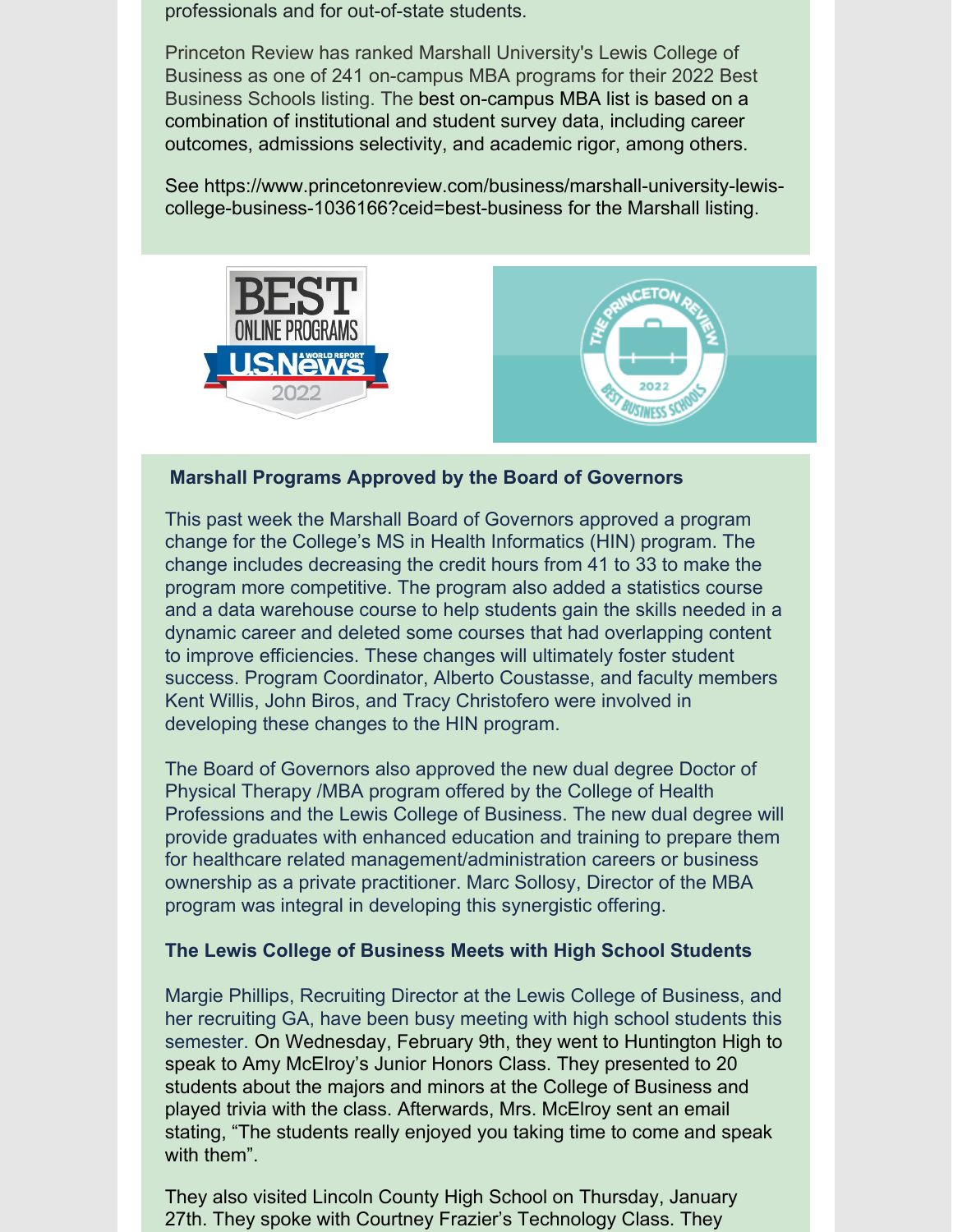presented to 26 students (Senior status) about the majors and minors at the College of Business. The students were very engaging and asked many questions about the College and its majors. Several have already decided to attend the College of Business in Fall 2022.

Margie also coordinated the College's presence at Marshall's Green and White day on Friday, February 11. Green and White days are held twice each semester and are an opportunity for high school students to explore Marshall's beautiful campus on a guided tour, get in-depth information about majors, and meet with award-winning faculty members at an interactive Academic Showcase. Lewis College of Business faculty attend these showcases to meet with and provide information to potential students and their parents.

#### **West Virginia Innovation & Business Model Competition 2022**

Wednesday, February 2 was the train-the-trainers kickoff event for the West Virginia Innovation & Business Model Competition (WVIBMC) presented by Lewis College of Business faculty member, Olen York. 2022 marks the fourth year of the competition, which will see a return to an in-person presentation format. WVIBMC is open to all students enrolled in a two- or four-year institution in the state of West Virginia. It focuses on helping college students in West Virginia find a significant problem that they can apply their skills and strengths to solve. WVIBMC utilizes design thinking as inspired by institutions like IDEO and Intuit's Design-4-Delight (D4D) to test assumptions and experiment with possibilities to develop game-changing solutions and business models for and with real customers. During the kickoff event, Olen provided an overview of the competition to faculty from other West Virginia colleges and universities and gave an introduction to Business Modeling and the LEAN Canvas. The training materials can be found at

<https://www.marshall.edu/wvinnovates/student-resources/>. The Marshall campus qualifier will be held on March 10, 2022 and the Marshall finals round will be held on March 25.